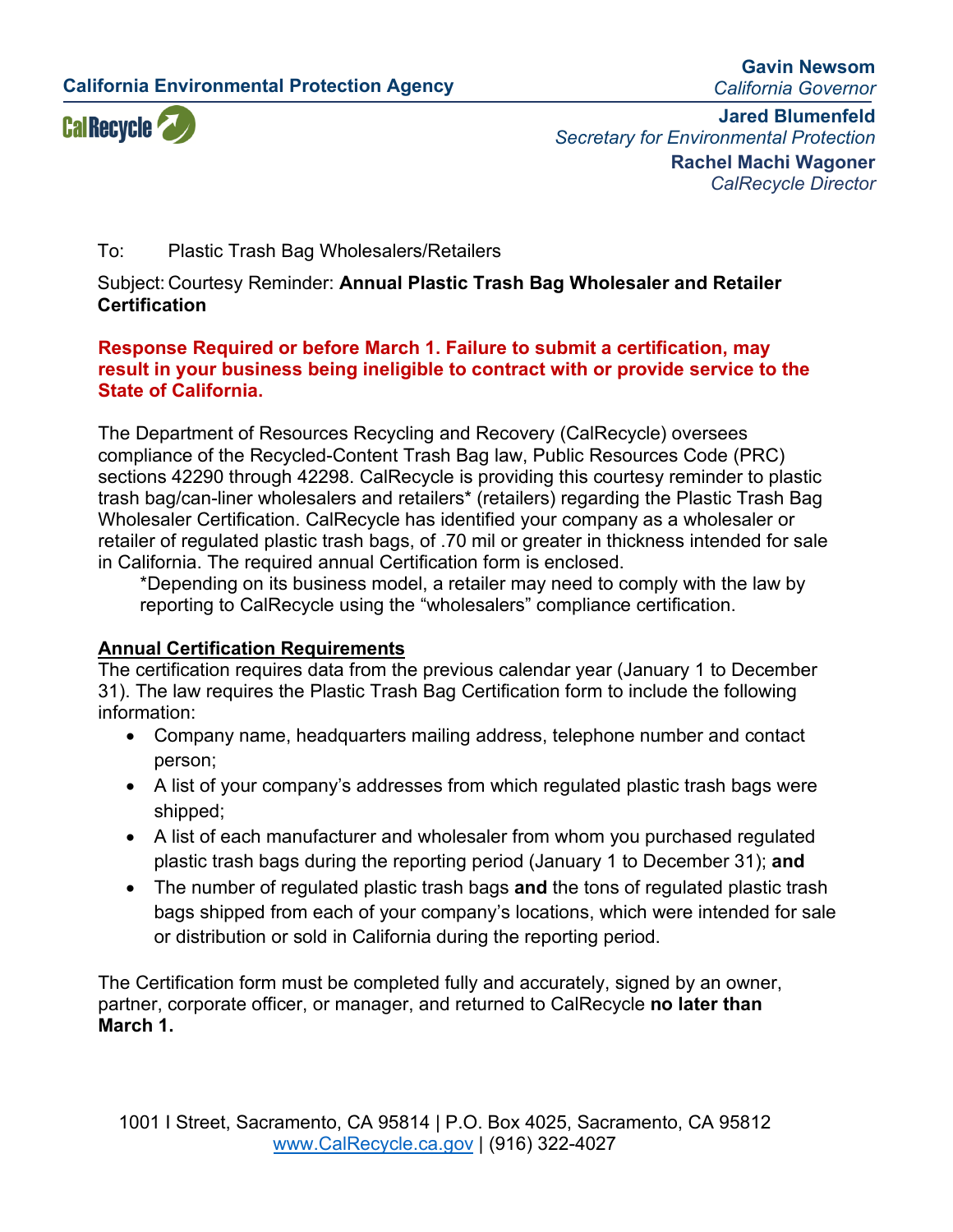## **Certification Form Submittals**

The Certification form may be submitted via mail, email, or fax to the following:

**Mail:** Department of Resources Recycling and Recovery Attn: Plastic Trash Bag Certification Program 1001 I Street, P.O. Box 4025, MS 10A-17 Sacramento, CA 95812-4025 **Email:** [PlasticBag@CalRecycle.ca.gov](mailto:PlasticBag@CalRecycle.ca.gov) **Fax:** (916) 319-7694

## **Non-Compliance**

Nonsubmittal and Certifications submitted late will result in a determination of noncompliance with the Recycled-Content Plastic Trash Bag law for the compliance year. Additionally, incomplete or inaccurate Certifications may result in a determination of noncompliance. CalRecycle publishes lists of non-complaint and compliant wholesalers for each compliance year cycle*.* These lists are transmitted to the Department of General Services as well as state and local procurement officers. If your company is noncompliant with any of the requirements, your company will be ineligible for the award of any state contract or subcontract, or for the renewal, extension or modification of an existing contract or subcontract with the State of California for the provision of any goods or services. Your company will remain ineligible until it submits a timely, complete, and accurate Certification to CalRecycle for the next reporting cycle.

#### **Statute and Regulations**

The laws governing the Program can be found in PRC sections 42290 through 42298 and Title 14 California Code of Regulations (14 CCR) sections 17975 through 17985. CalRecycle has the statutory authority to conduct audits to review the accuracy of Certifications. Companies who do not comply with these statutes or regulations may also be referred to the Attorney General for further action. For more information, definitions, and links to the regulations and statute, see our Recycled-Content Trash Bag Program website: <https://www.calrecycle.ca.gov/buyrecycled/trashbags>

#### **Public Records and the Information Practices Acts**

CalRecycle is subject to the provisions of the Public Records and Information Practices Acts, Title 14 CCR sections 17041-17046

[\(https://www2.calrecycle.ca.gov/Forms/ContactUs/PublicRecordsRequest/](https://www2.calrecycle.ca.gov/Forms/ContactUs/PublicRecordsRequest/) ). If any of the information being submitted is confidential, proprietary, or a trade secret, you must identify in writing the information that you believe should be maintained as confidential. In addition, you must provide the name, address, and telephone number of the individual to be contacted if CalRecycle receives a request for disclosure of, or seeks to disclose, confidential information. The regulations noted above provide details on the process to be followed and criteria to be used if there is a request for confidential information. The regulation requirements provide you with an opportunity to explain why the information should remain confidential, in the event a request is made.

### **Contacting Us**

If your company did not sell regulated plastic trash bags to or within the state of California during the reporting period, submit the Certification form stating this fact. If your company does not sell regulated plastic trash bags and will not in the future, notify us of this in